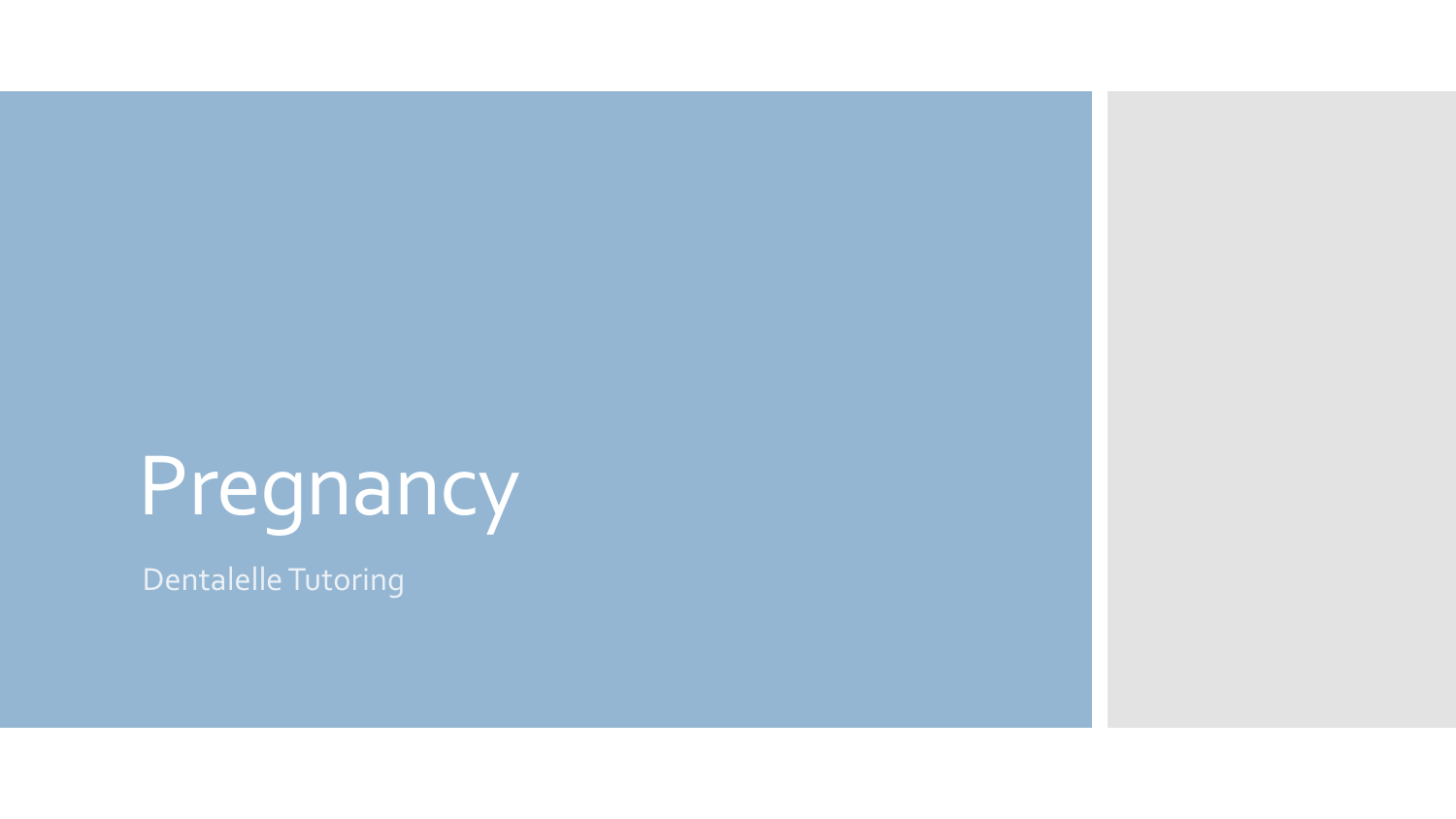#### First Trimester

- During a patient's first trimester, initiate a preventive care program consisting of plaque control and oral hygiene instruction.
- Simple scaling and prophylaxis may be accomplished, but no elective treatment should be started. **Only emergency dental needs should be considered during this trimester.** The baby's organs develop during this time and are most sensitive to radiation and chemicals.
- Proper radiograph technique using a lead abdominal shield and the lowest dose possible (fast film or digital) produce a fetal exposure that is extremely low **BUT if x-rays are not needed do not take them.**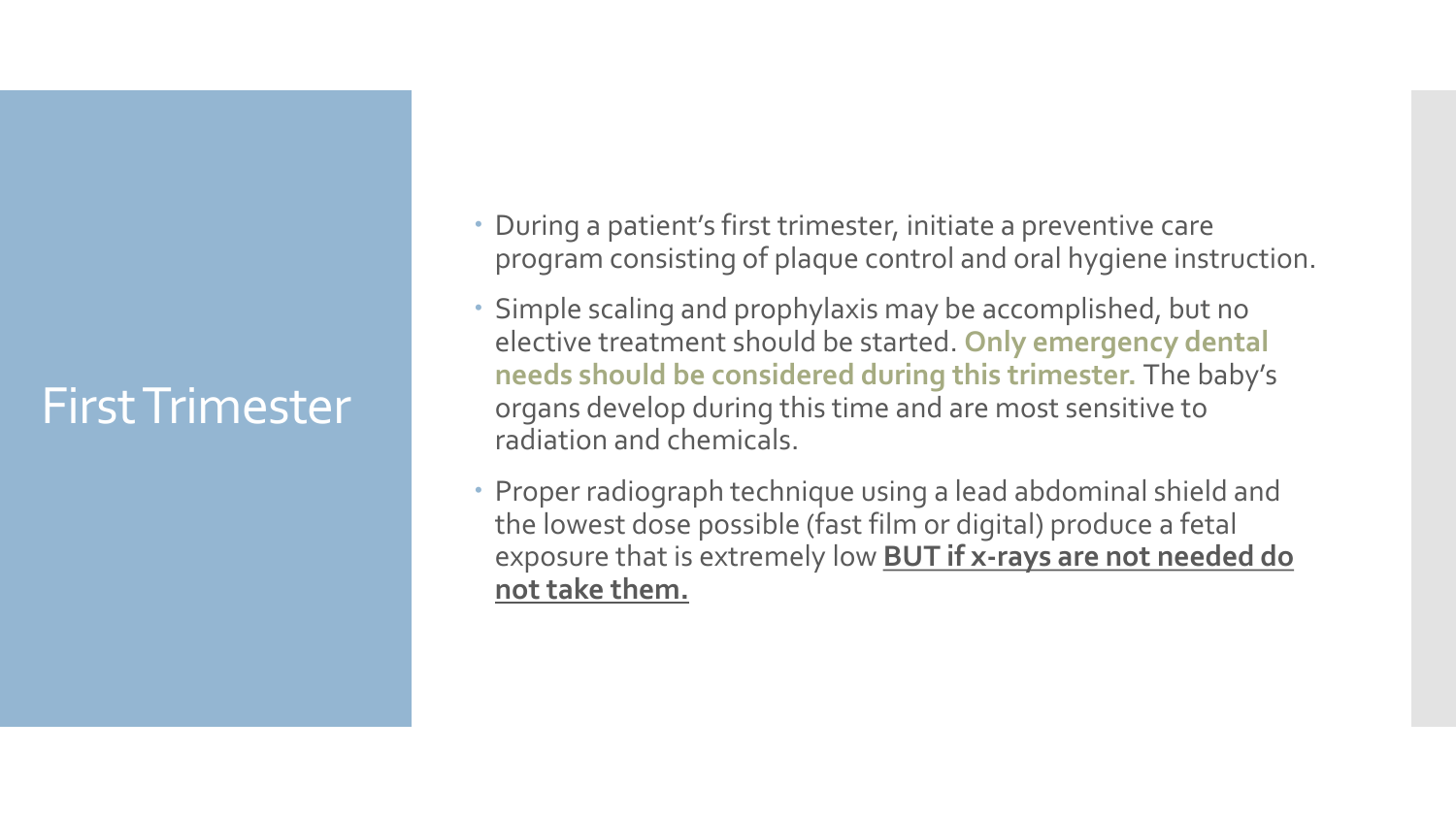#### Second **Trimester**

 The **second trimester** through the **first half of the third trimester is the safest time to provide dental treatment.** Periodontal maintenance and preventive care and simple restorative procedures that will eliminate potential problems and control active disease may be performed. Complex and elective dental care is best deferred until after the baby is born.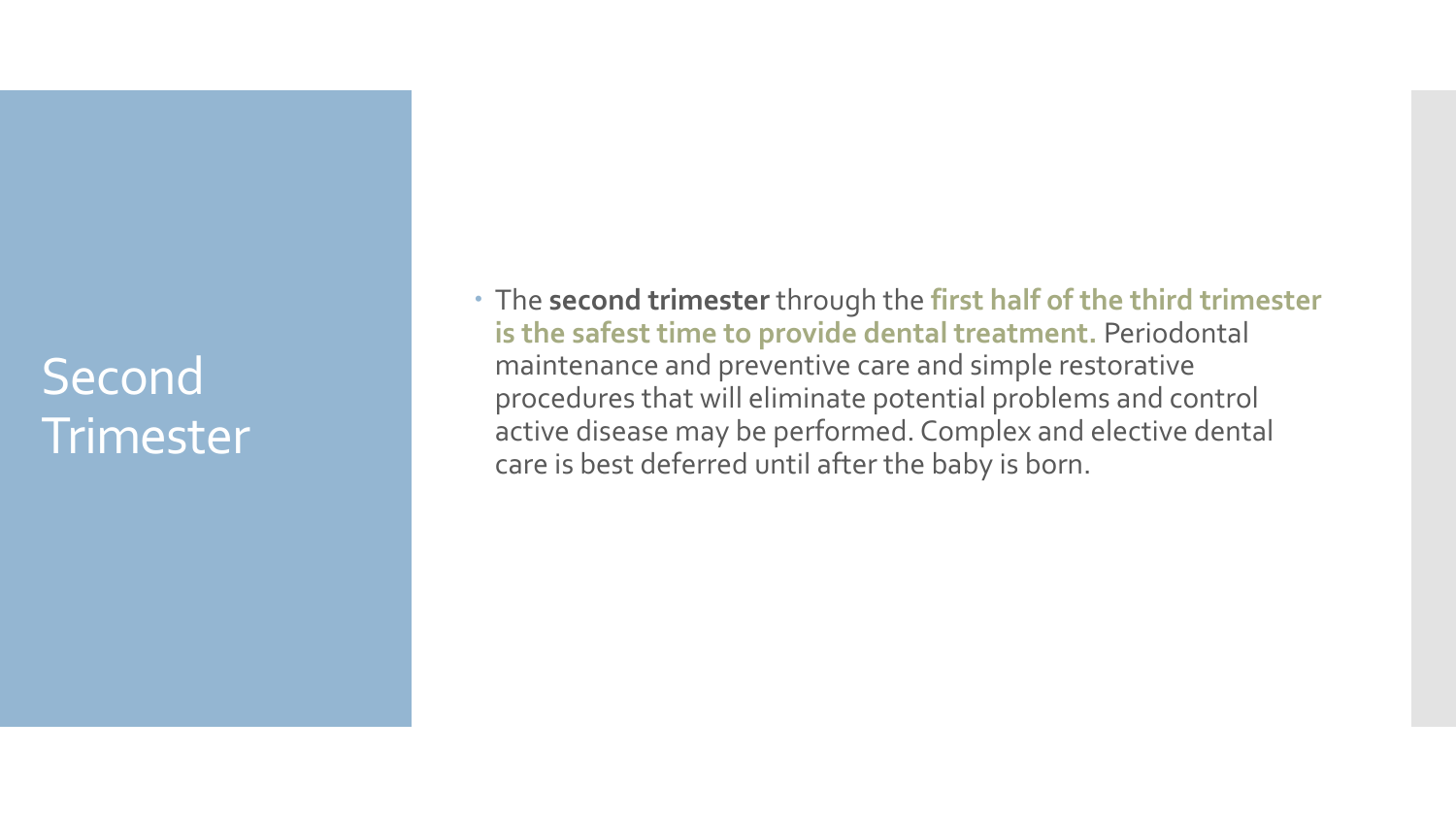#### Third Trimester

- In the third trimester, scaling and prophylaxis may be repeated to minimize hormonal gingival changes.
- Supine position may cause the fetus to occlude the blood supply from returning to the heart, leading to a loss of consciousness.
- **Elevation of the right hip of the mother in the dental chair will allow the inferior vena cava to stay patent and avoid this pooling of the blood in the legs.** If she does start to feel faint, the patient should position herself on her side.
- Emergency dental treatment should be provided, as the mother's severe pain, infection, or both can cause problems for the baby.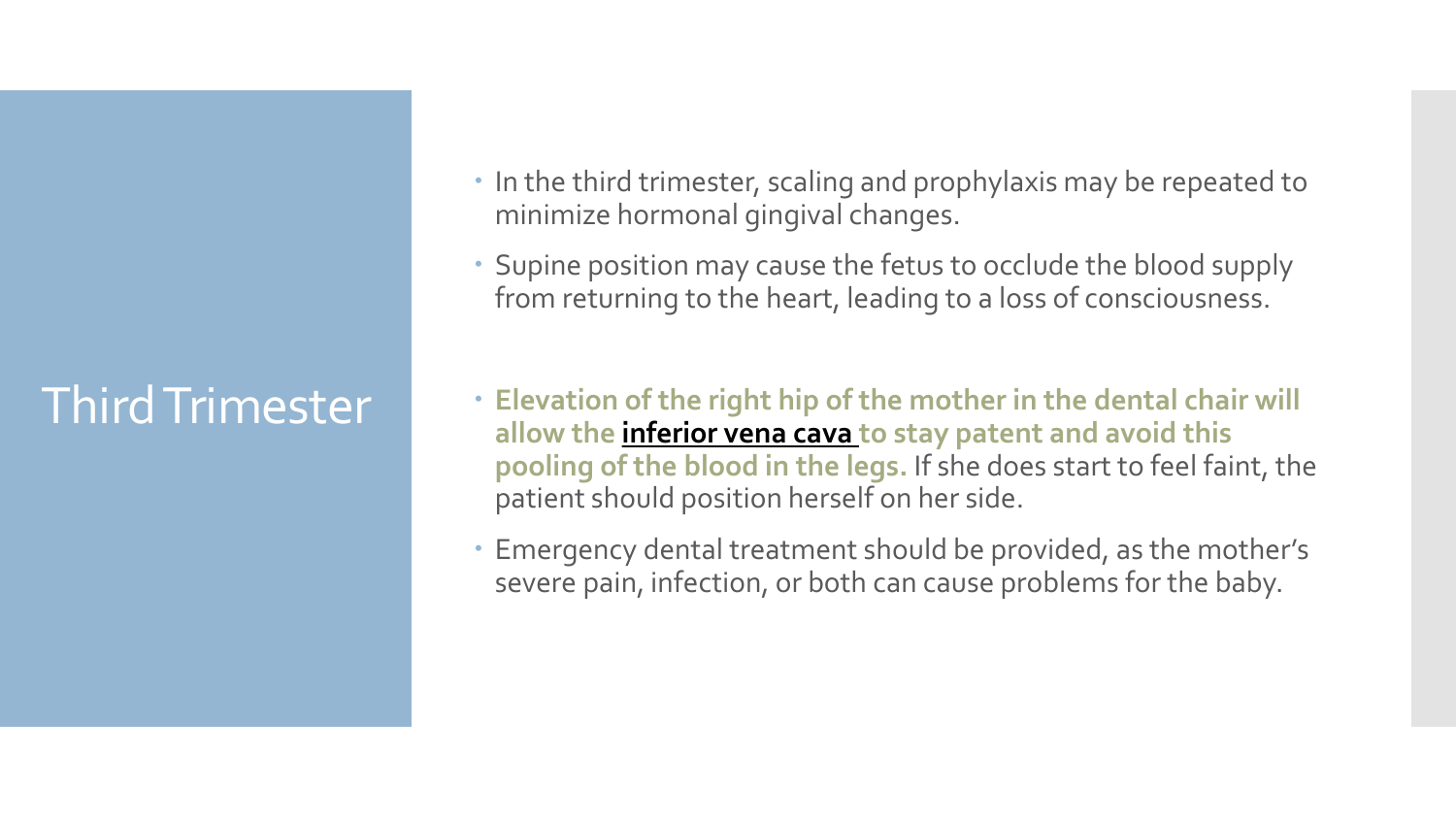#### **Medications**

- **Lidocaine with epinephrine is safe**, but as with any patient, proper aspiration to avoid intravascular injection is necessary for effective anesthesia and to avoid the cardiovascular side effects of epinephrine. Too rapid a heartbeat and systemic vasoconstriction can lead to fetal hypoxia.
- **Penicillin, clindamycin, and cephalosporins are safe antibiotics** and should be prescribed when indicated. Tetracyclines of any type should be avoided during pregnancy and breastfeeding to avoid any discoloration of the teeth.
- Analgesia presents a more difficult decision, but **acetaminophen is**  OK for most patients. Aspirin and other nonsteroidal, anti**inflammatory drugs (e.g., ibuprofen) should not be prescribed.**
- **For severe pain, oxycodone is considered safe.** Codeine, hydrocodone, or propoxyphene are probably safe for a short time. **Nitrous oxide is controversial but probably safe as long as there is oxygen administered as well.**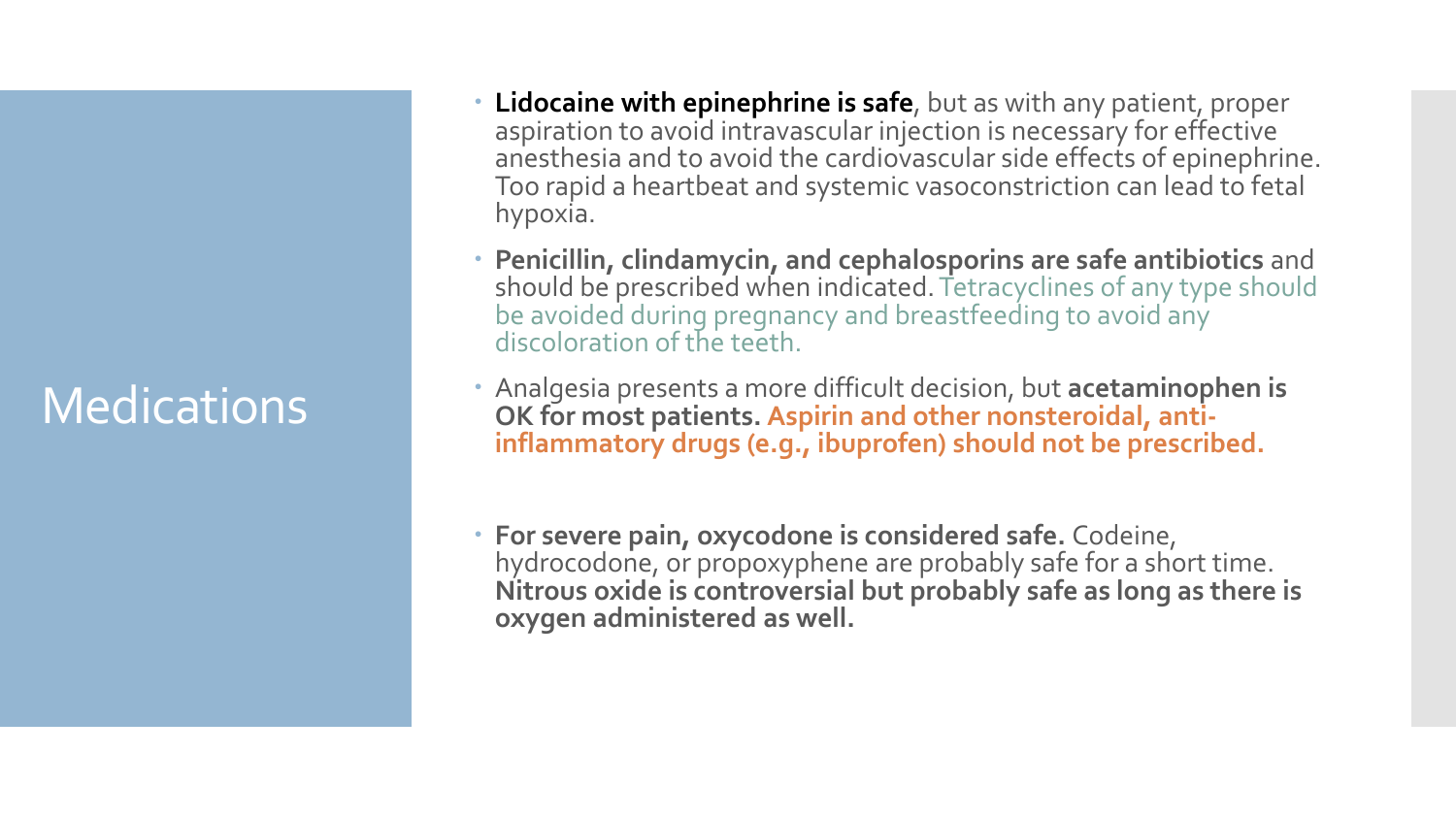#### A, B, C, D, X classification.

- **A No risk in controlled human studies:** Adequate and well-controlled human studies have failed to demonstrate a risk to the fetus in the first trimester of pregnancy (and there is no evidence of risk in later trimesters).
- **B No risk in other studies:** Animal reproduction studies have failed to demonstrate a risk to the fetus and there are no adequate and well-controlled studies in pregnant women OR Animal studies have shown an adverse effect, but adequate and well-controlled studies in pregnant women have failed to demonstrate a risk to the fetus in any trimester.
- **C Risk not ruled out:** Animal reproduction studies have shown an adverse effect on the fetus and there are no adequate and well-controlled studies in humans, but potential benefits may warrant use of the drug in pregnant women despite potential risks.
- **D Positive evidence of risk:** There is positive evidence of human fetal risk based on adverse reaction data from investigational or marketing experience or studies in humans, but potential benefits may warrant use of the drug in pregnant women despite potential risks.
- **X Contraindicated in Pregnancy:** Studies in animals or humans have demonstrated fetal abnormalities and/or there is positive evidence of human fetal risk based on adverse reaction data from investigational or marketing experience, and the risks involved in use of the drug in pregnant women clearly outweigh potential benefits.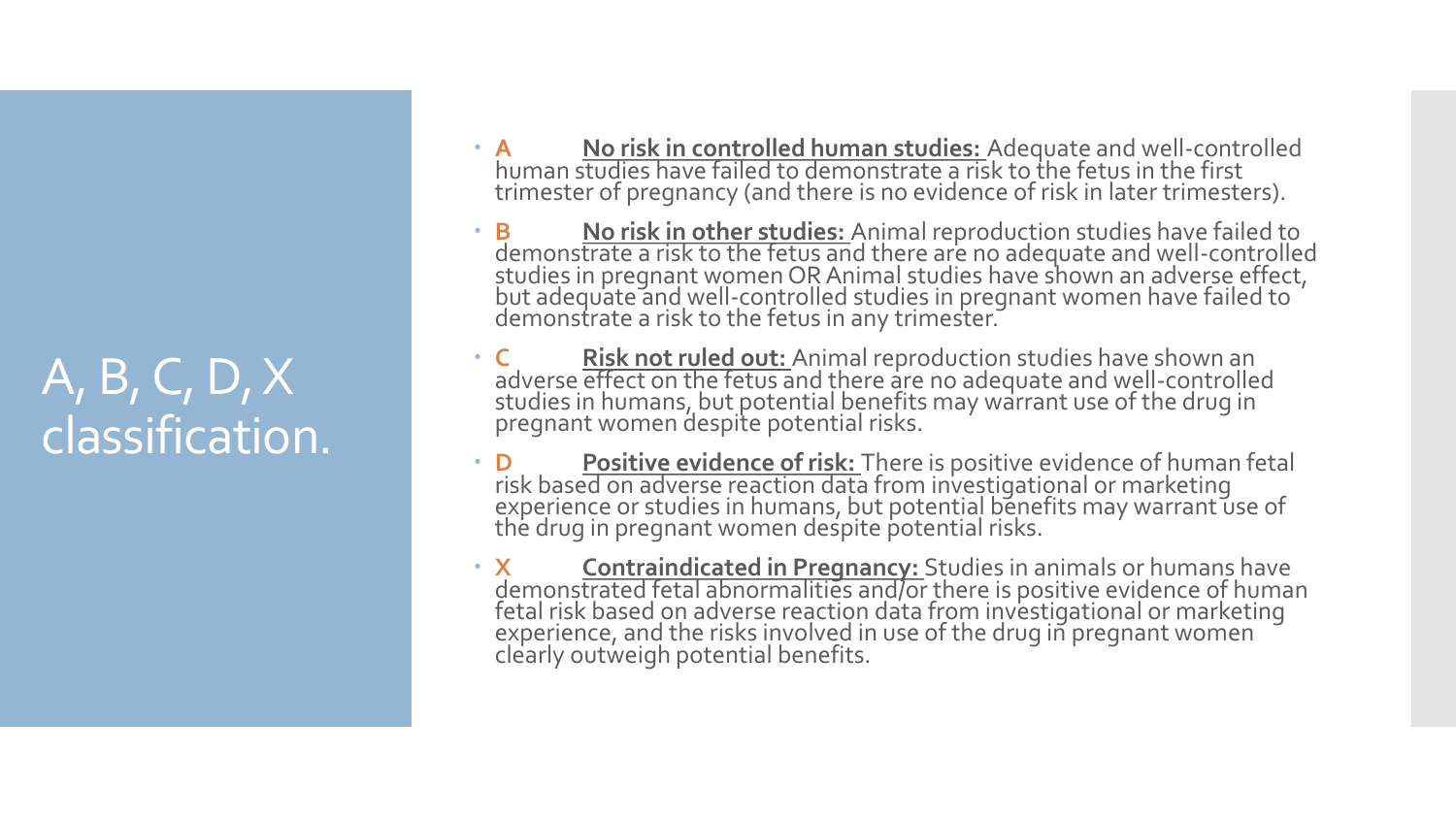#### Pregnancy **Gingivitis**

- Pregnancy gingivitis is the most common dental concern during pregnancy, **affecting almost 50% of all pregnant women.**  Pregnancy gingivitis causes your gums to become red, puffy, and inflamed. It can also trigger bleeding gums when you are brushing and flossing.
- Pregnancy gingivitis is caused by bacteria that form between your teeth and gums. When you eat, tiny particles of food get stuck between your gums and teeth. These particles soon attract bacteria, resulting in inflamed gums. Anyone can be affected by gingivitis but pregnant women are at greater risk. This is because amplified levels of progesterone and estrogen lead to increased blood flow throughout the body, especially to the gums.

#### **What is Pregnancy Gingivitis?**

Pregnancy gingivitis is simply gingivitis that occurs during pregnancy. More than 50% of all pregnant women experience some form of pregnancy gingivitis. Though gingivitis disease is annoying, it is usually harmless, unless it is left untreated. If pregnancy gingivitis progresses to periodontal disease, it can increase your risk of going into preterm labor.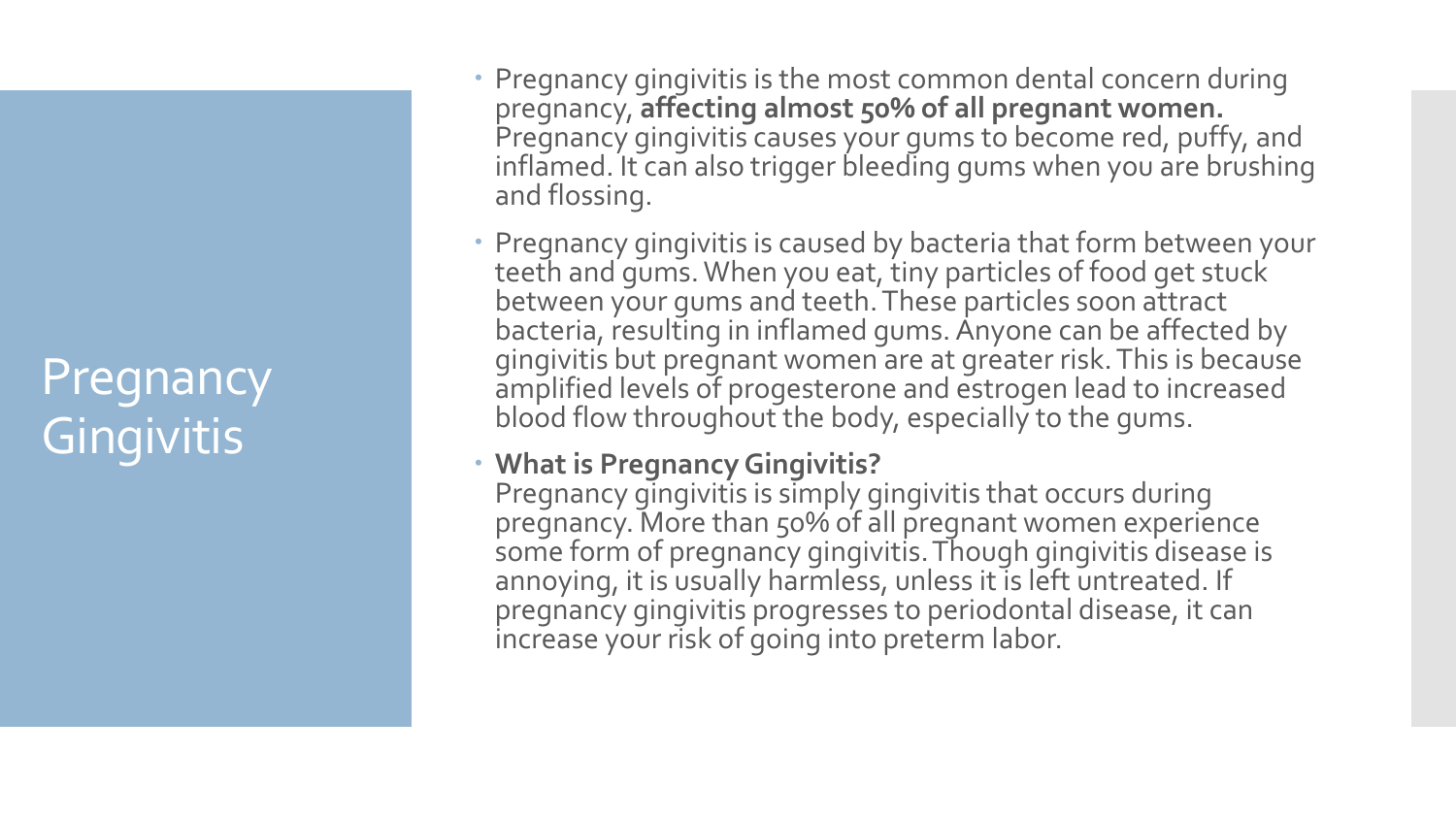### Symptoms

- There are a few symptoms of gum disease to keep an eye out for. If you notice any of these symptoms, it is important to seek treatment as soon as possible.
- tender, swollen gums
- **red or purple-red gums**
- gums that look shiny
- **bleeding gums after brushing or flossing**
- persistent bad breath
- a bad taste in the mouth that won't go away
- mouth sores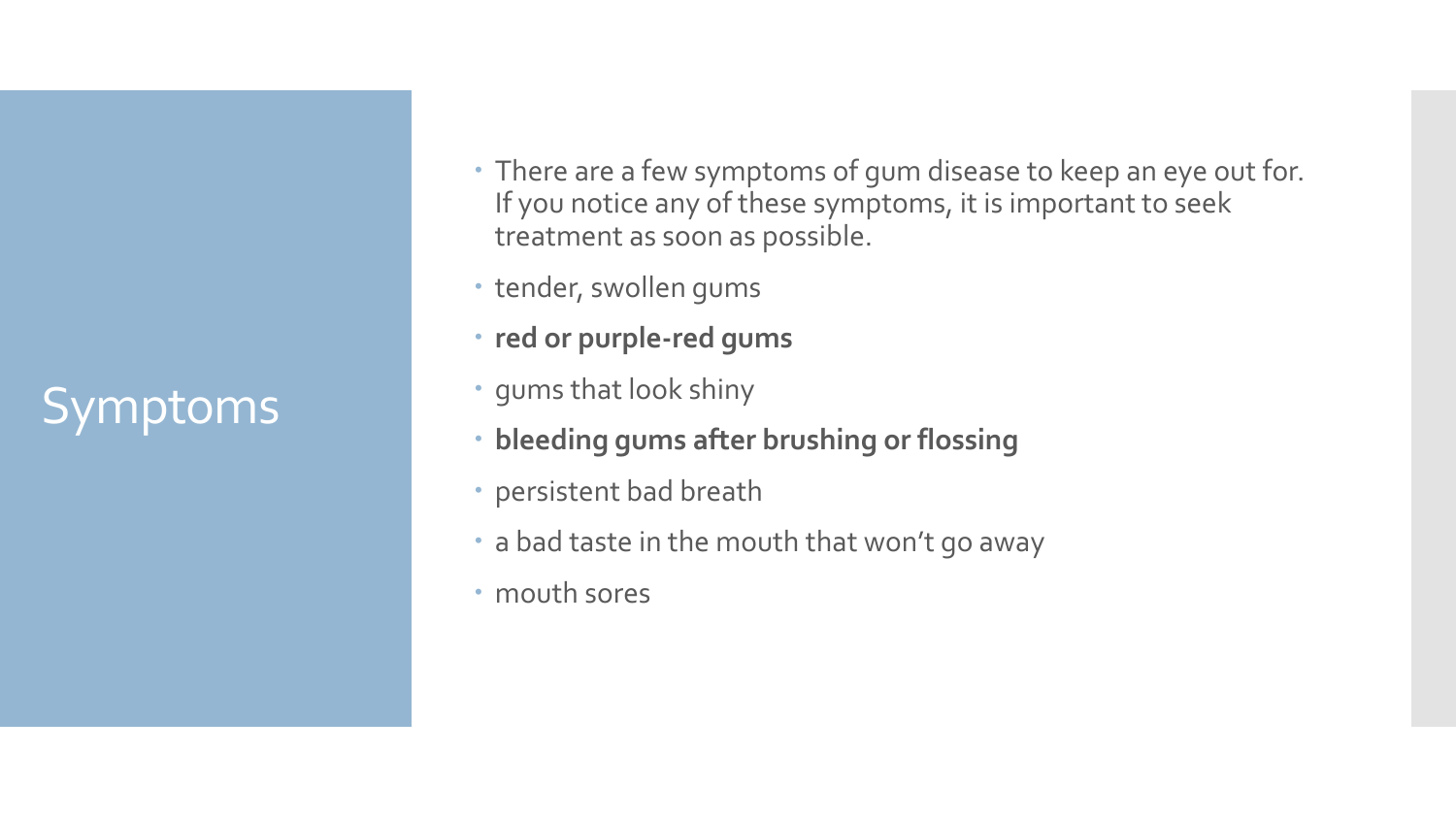#### Treatment and Prevention

- There are no cures for gum disease although its damage can sometimes be reversed or halted. **All pregnant women should receive at least two thorough dental cleanings during pregnancy. This should help to reduce your chances of developing pregnancy gingivitis or periodontal disease.**
- If you already have gingivitis, the best gum disease treatment is to have a complete cleaning at your dentist's office. Your dentist will scale your teeth using a variety of instruments. This will remove excess plaque from your teeth and around yóur gum line. Serious gingivitis may also require root planning, a process during which the roots of your teeth are cleaned of plaque' completely.
- Maintaining a good oral hygiene routine will ensure that you have healthy gums and teeth for a long'tĭme to come. Try following thése tips:
- **brush twice a day** for at least five minutes
- **use a soft bristle brush**
- **floss once a day**
- **avoid eating large amounts of refined sugar** this will cut down on plaque and tartar buildup
- visit your dental hygienist on a regular basis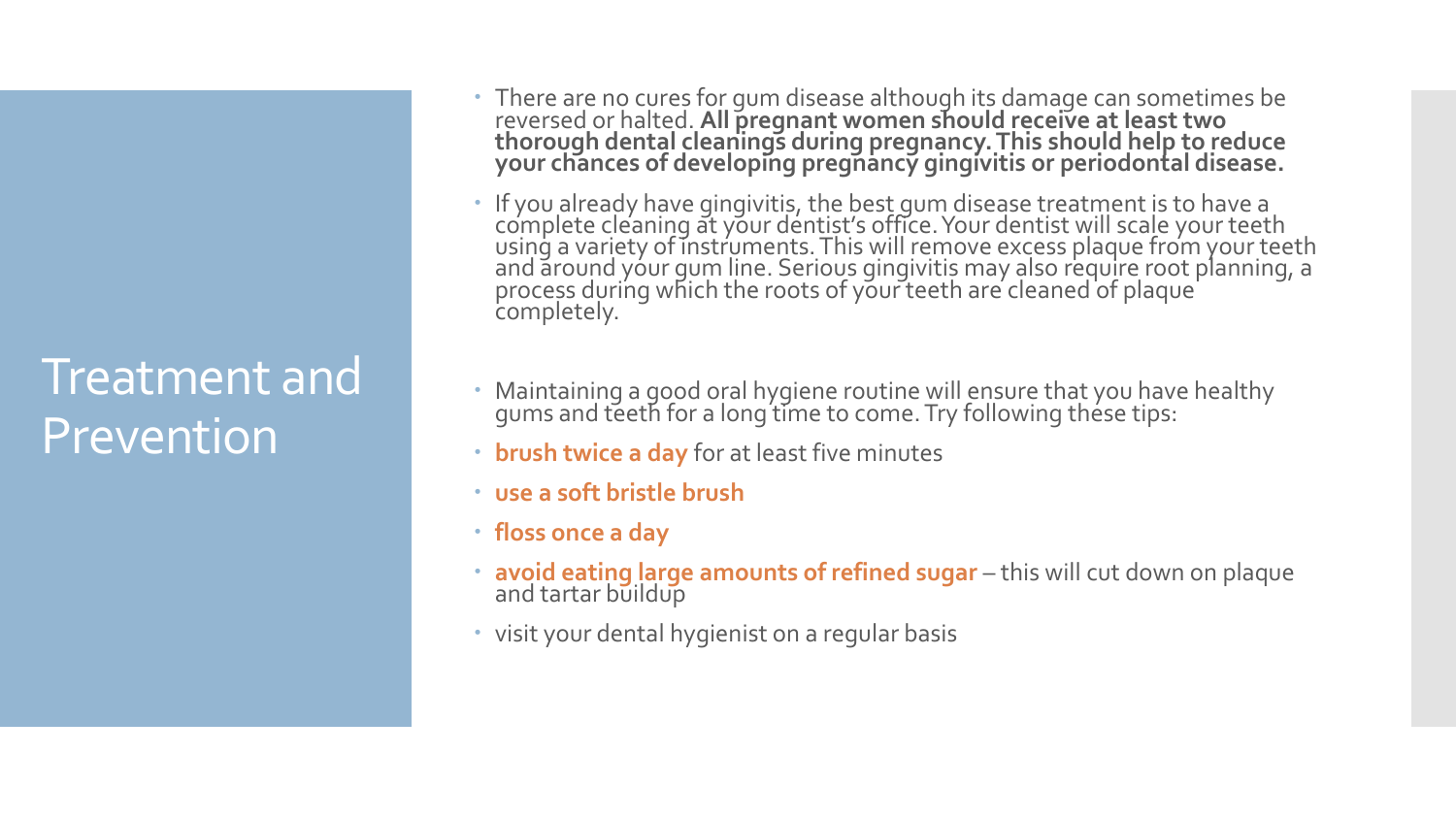#### What to tell your pregnant patients  $\rightarrow$

 Now that you are pregnant, you may have noticed that your gums are bothering you more than usual. If your gums are sore or tender, or if they bleed when you are brushing or flossing, you may have a condition called pregnancy gingivitis. **Pregnancy gingivitis is a very common occurrence during pregnancy however; if it is not treated it can lead to complications with your pregnancy.** If you notice any of the symptoms of pregnancy gingivitis it is important that you visit with your dentist in order to get appropriate treatment.

#### **What is Gingivitis?**

Gingivitis is more commonly referred to as gum disease, and it will affect over 90% of Americans at some point in their lives. Caused by the sticky plaque that accumulates on our teeth and gums, it can leave your gums swollen and tender, and even cause them to bleed. Gingivitis can also make brushing and flossing extremely painful. Gingivitis is one of the earliest stages of a more severe type of gum disease, called periodontal disease. Untreated gum diseases will progress into periodontal disease, which can cause irreversible damage to your gums and teeth.

- **There are a number of causes of gum disease in pregnancy.** One such reason is increased blood flow. During pregnancy, your blood flow actually increases by between 30% and 50%. This is to ensure that your baby is provided with the appropriate nutrients to grow and develop. Unfortunately, this increased blood flow can also cause you gums to swell and become very tender. It may even cause your gums to bleed, leaving them at increased risk for gingivitis.
- The rise in your hormones can also play a role in you developing pregnancy gingivitis. These higher levels of hormones leave your gums and teeth more sensitive to the bacteria that hide in plaque. This is one reason why gingivitis is so common in pregnancy.
- Morning sickness may also play a small role in contributing to pregnancy gingivitis. Many women find that they can no longer stand the smell or taste of toothpaste, making it difficult to maintain good oral hygiene. Increased vomiting during pregnancy can also take its toll on your gums. Vomit contains stomach acid which can eat away at your gums and teeth, making your mouth very sensitive.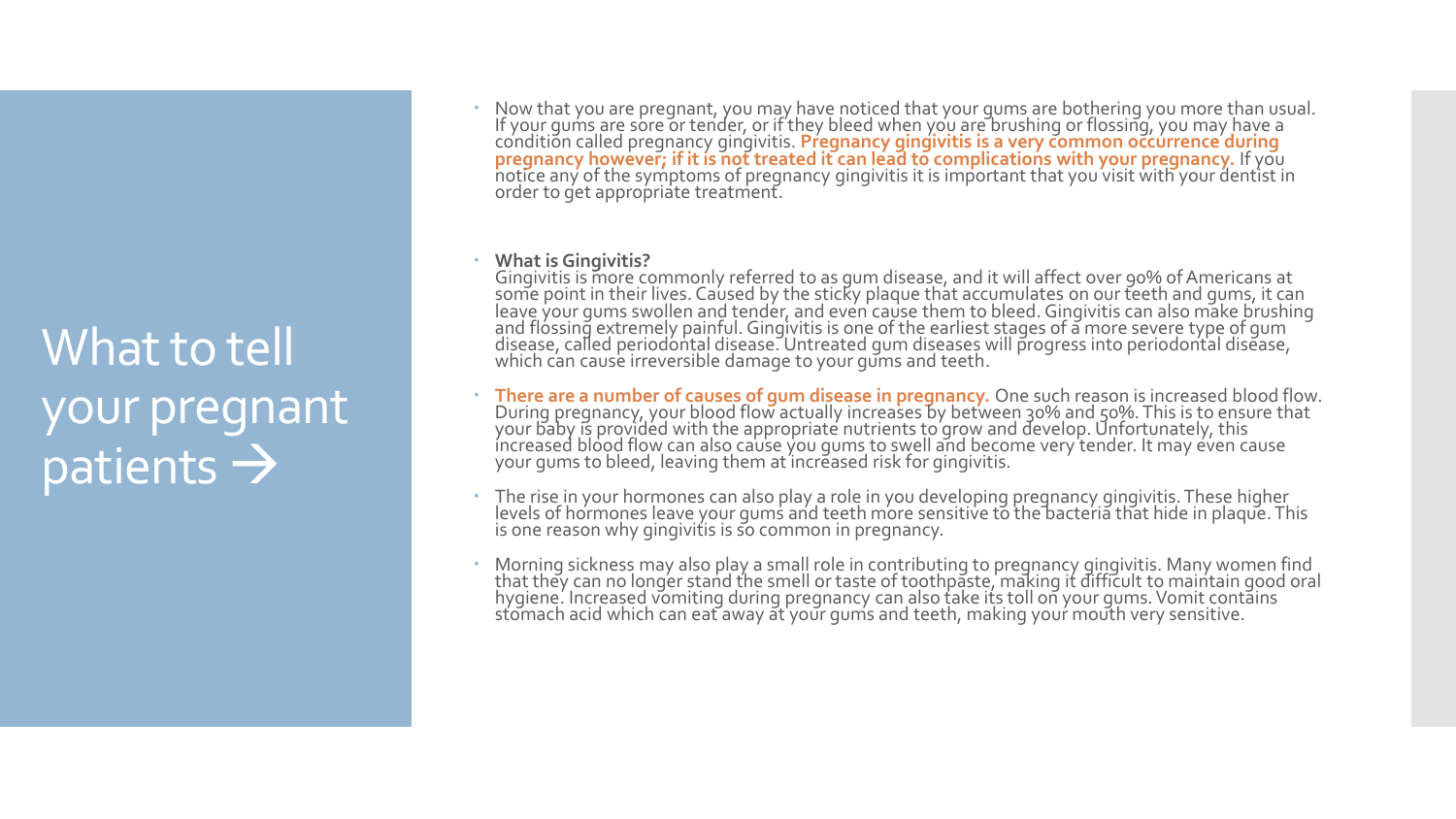#### Periodontitis

- If left untreated, gingivitis can progress into periodontal disease. Also known as gum disease, this is a severe gum infection, which destroys the bones and fibers that help to keep your teeth in place.
- Periodontal gum disease can cause some very unpleasant side effects, including bleeding from the gums, tooth loss, and infection. Periodontal disease is of particular concern during pregnancy.
- An increased risk for both preterm labor and having a low birth weight baby is associated with periodontal disease.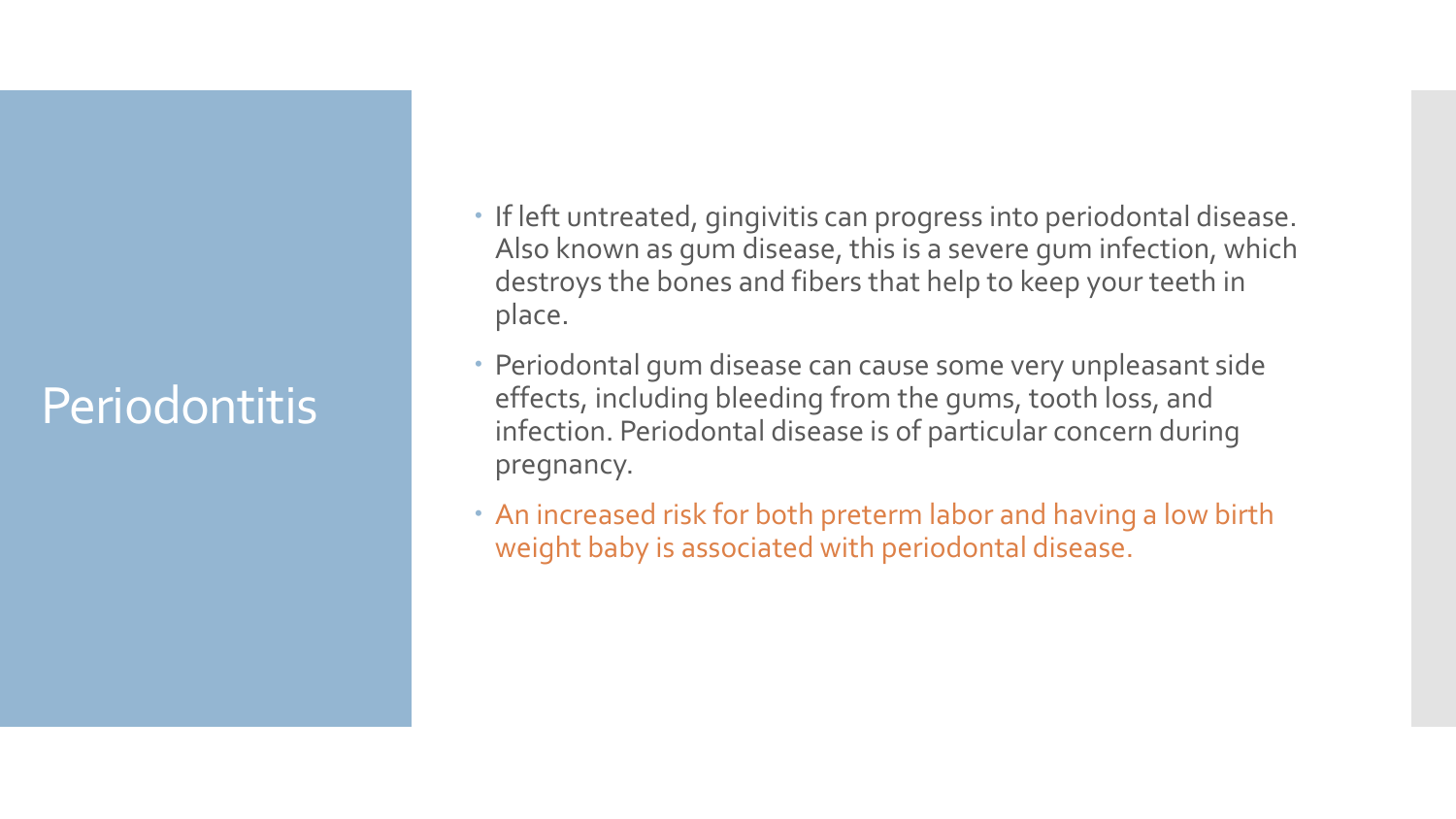#### Pregnancy **Tumors**

 Pregnancy tumors can form if you are suffering from pregnancy gingivitis or periodontal disease. Also known as pyogenic granulomas, these tumors are growths that form on your gums. They can sometimes make it hard to speak, eat, and swallow, and may cause pain or discomfort. These tumors can be removed by your dentist if necessary.

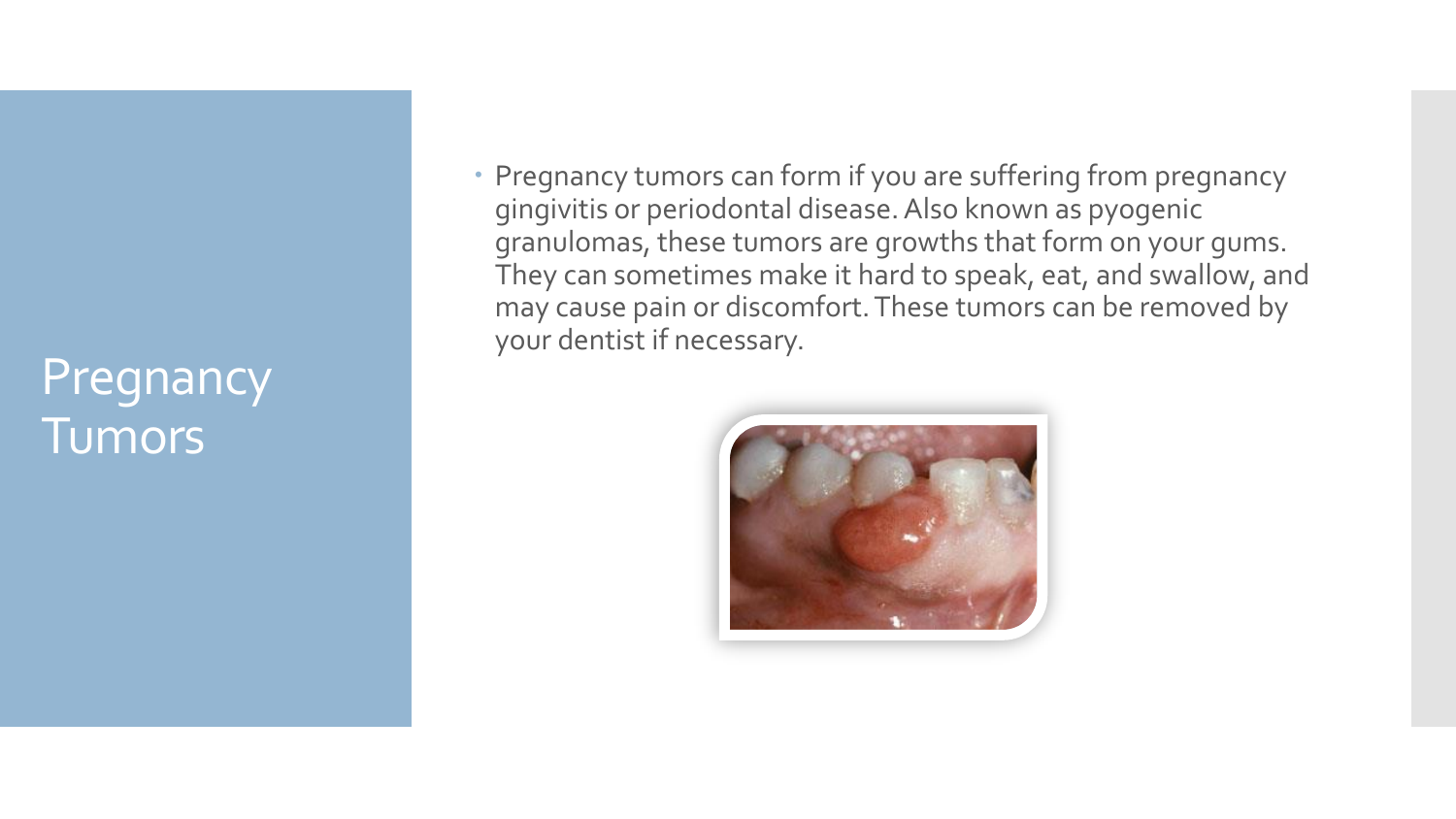## Radiography

- Oral radiography is safe for pregnant patients, provided protective measures such high-speed film, a lead apron and a thyroid collar are used. No increase in congenital anomalies or intrauterine growth retardation has been reported for x-ray radiation exposure during pregnancy and a full-mouth series of dental radiographs
- A bitewing and panoramic radiographic study generates about one-third the radiation exposure associated with a full-mouth series with E-speed film and a rectangular collimated beam.
- Patients who are concerned about radiography during pregnancy should be reassured that in all cases requiring such imaging, the dental staff will practise the ALARA (As Low As Reasonably Achievable) principle and that only radiographs necessary for diagnosis will be obtained.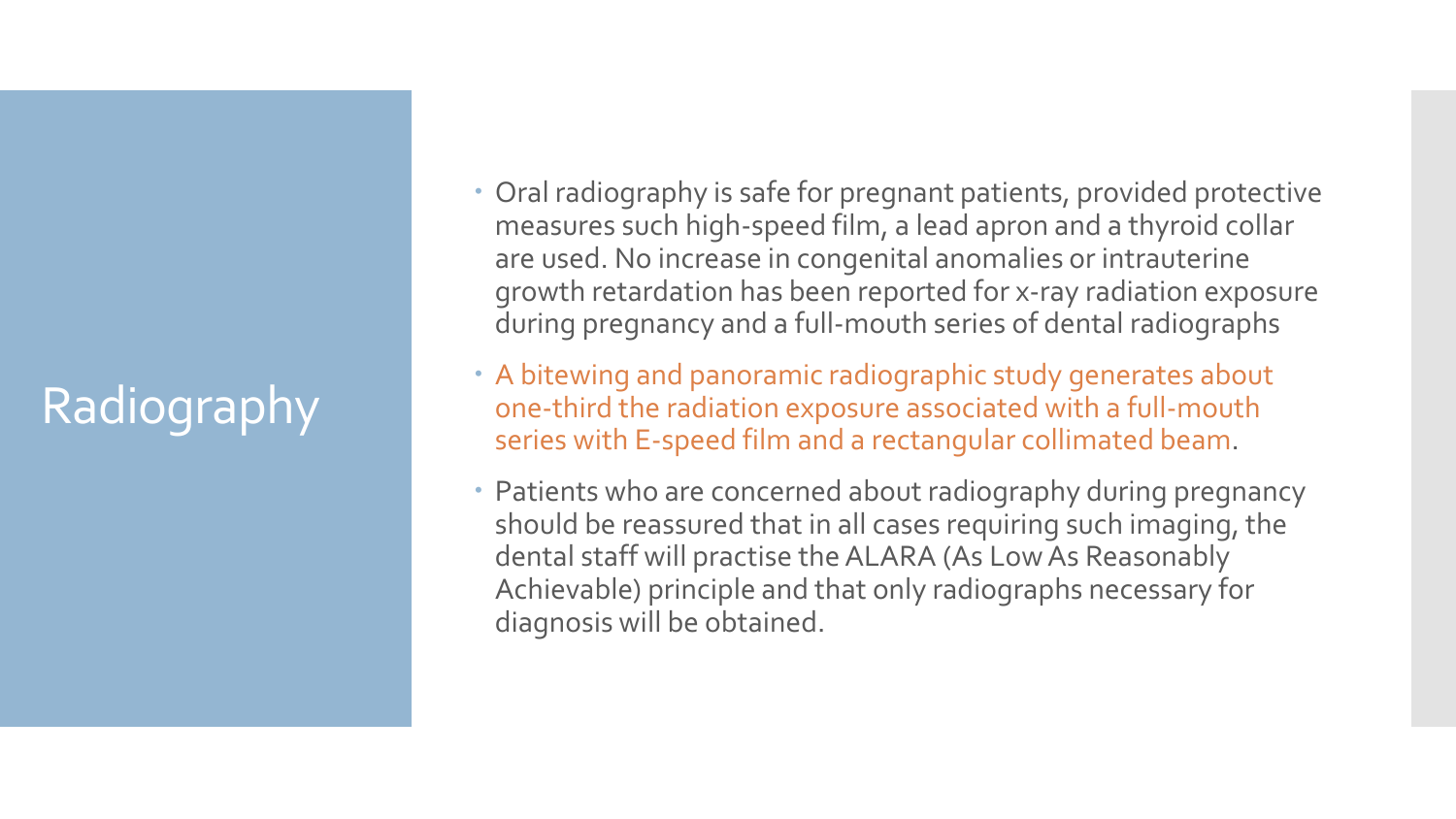#### Fluoride

- Fluoride is a category C drug. Fluoride treatment may be needed for patients with severe gastric reflux caused by nausea and vomiting during early pregnancy, which can cause erosion of tooth enamel.
- In these cases, fluoride treatment and restorations to cover the exposed dentin can diminish the sensitivity of and injury to the dentition.
- **Topical fluoride gel may cause nausea, so application of a fluoride varnish may be better tolerated.**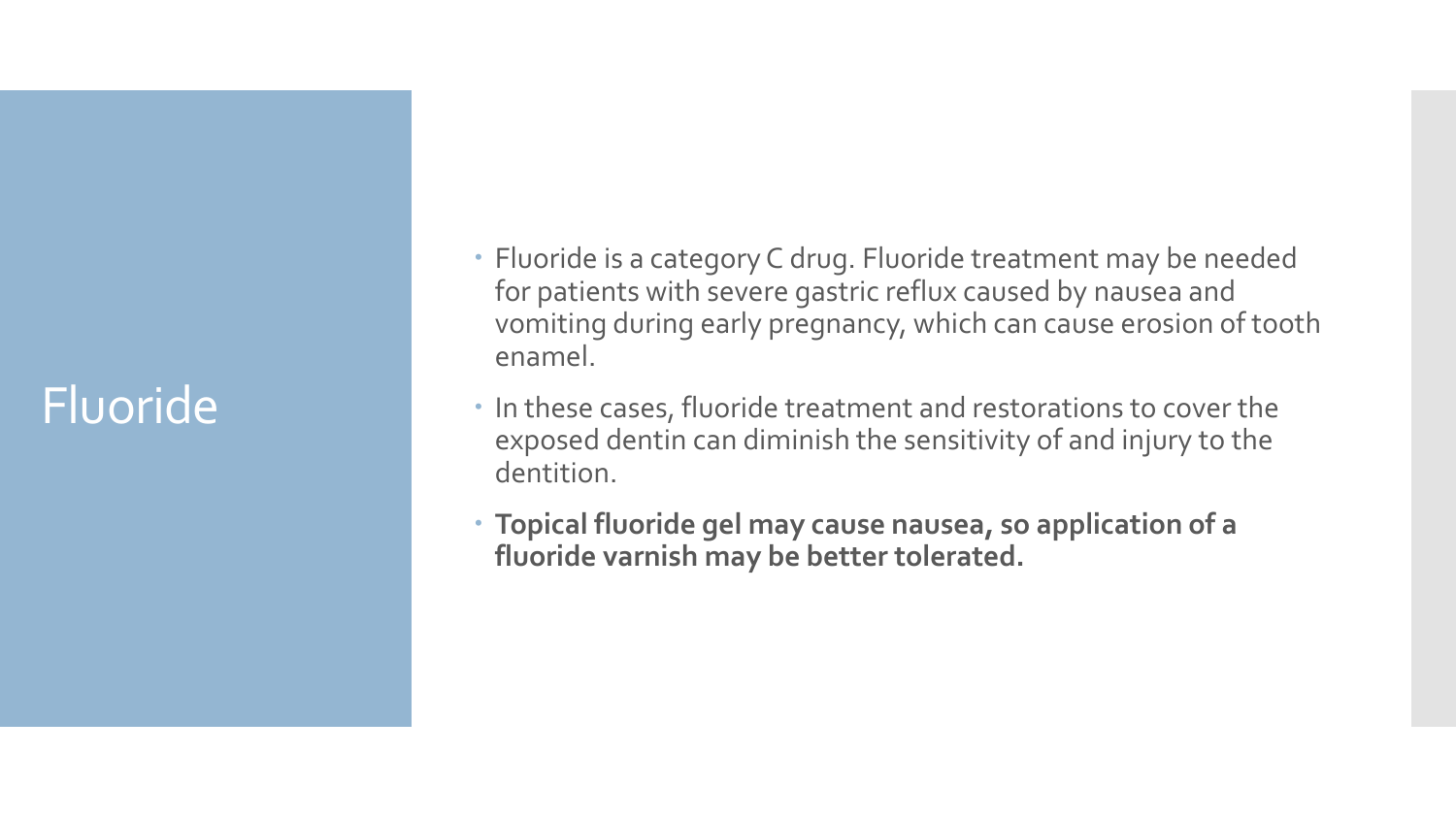#### Antibiotics

- Most antibiotics that are commonly prescribed by dentists are category B drugs, with the exception of tetracycline and its derivatives (e.g., doxycycline), which are in category D because of their effects on developing teeth and bone. Ciprofloxacin, a broadspectrum floroquinolone antibiotic used to treat periodontal disease associated with Actinobacillus actinomycetemcomitans, is in category C.
- **Metronidazole is in category B. Some authors caution against its use in the first trimester because of potential harm to the fetus**;
- Chlorhexidine gluconate is a category B antimicrobial mouth rinse.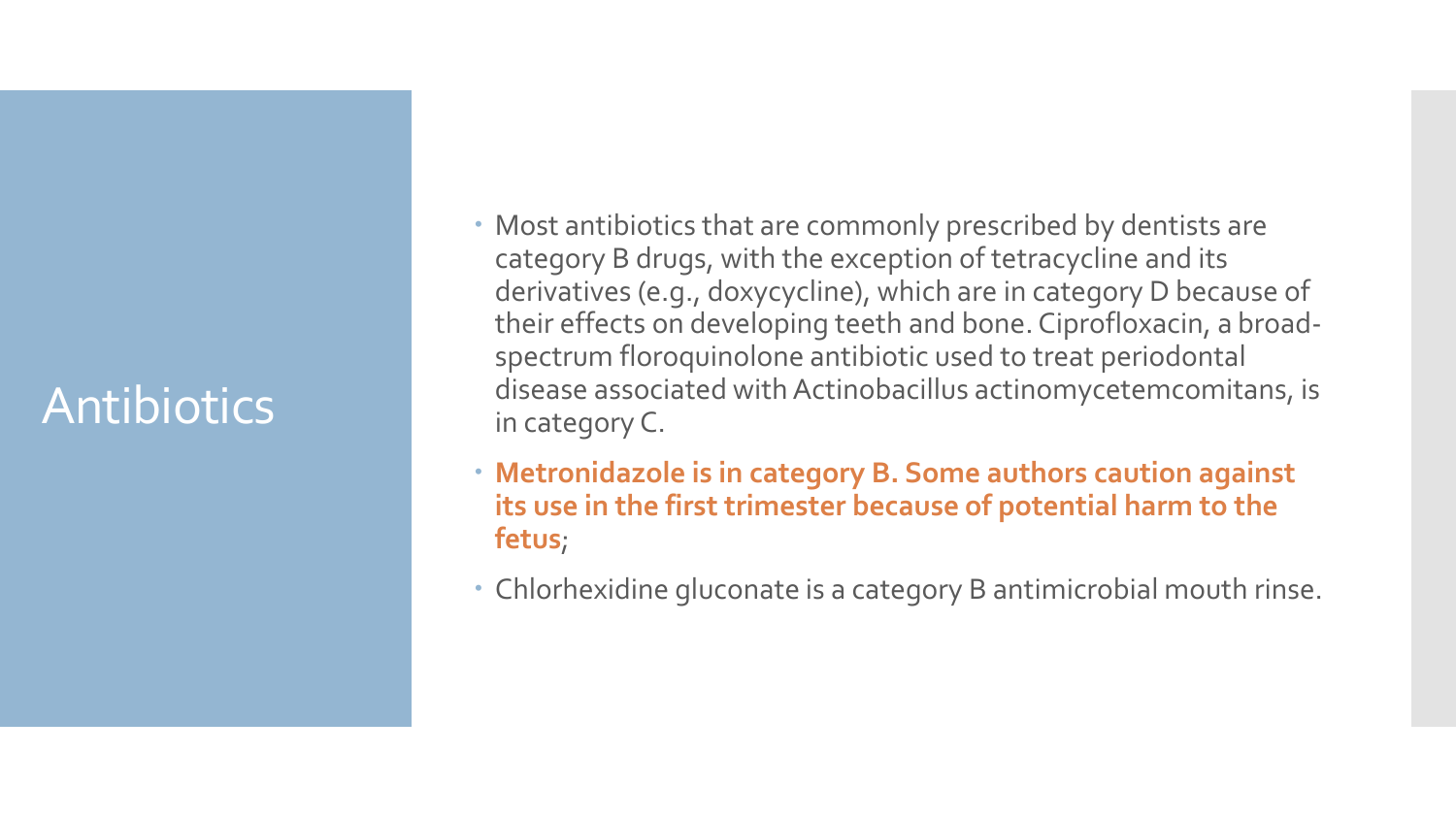#### Local Anesthetics

- Local anesthetics are relatively safe when administered properly and in the correct amounts. Lidocaine and prilocaine are category B drugs, whereas mepivacaine, articaine and bupivacaine are in category C.
- Epinephrine is also a category C drug. This drug has been studied in amounts of up to 0.1 mg added to local anesthetics used for epidural anesthesia (administered for pain relief during labour); no unusual side effects or complications have been reported in this context.